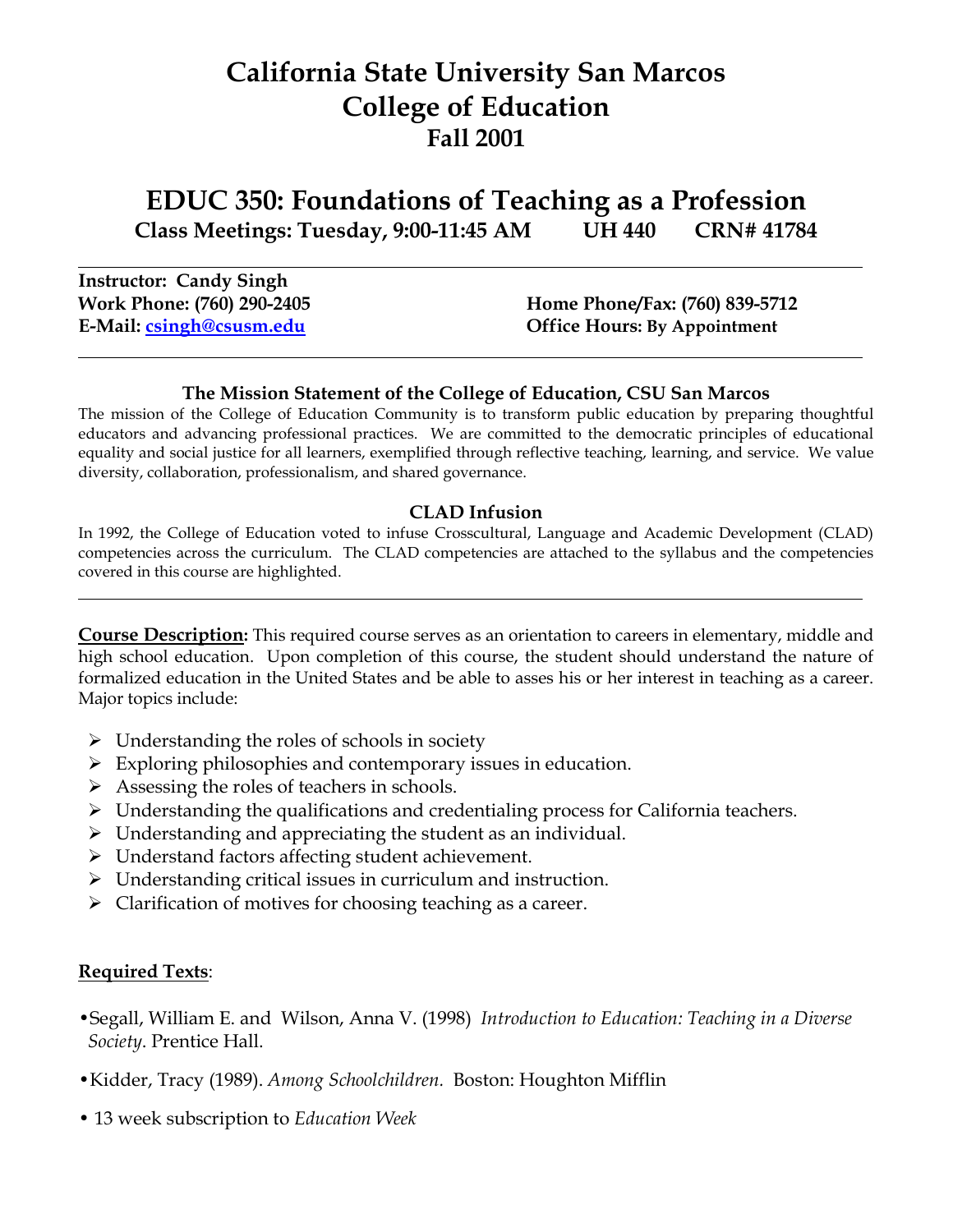#### **Optional Texts:**

•Wong, Harry (1998) *The First Days of School*. Harry Wong Publications

## **COURSE REQUIREMENTS**

It is expected that students will come to class prepared to discuss the readings, submit required assignments, and participate in class activities. Teacher education is a professional preparation program. Students will be expected to adhere to academic honesty and integrity, standards of dependability, confidentiality and writing achievement. Because it is important for teachers to be able to effectively communicate their ideas to students, parents, colleagues, and administrators, writing that is original, clear and error-free is a priority for the College of Education. It is expected that work will be turned in on time. Late work will affect the student's grade in the course and will not be accepted after a week. Please discuss individual issues with the instructor.

**College of Education Attendance Policy**: Due to the dynamic and interactive nature of courses in the College of Education, all students are expected to attend all classes and participate actively. Absences and late arrivals/early departures will affect the final grade. **If you miss two class sessions or are late (or leave early) for more than three sessions, you cannot receive a grade of A. If you miss 3 class sessions, your highest possible grade is a C+. A minimum grade of B- is required in EDUC 350 to qualify as prerequisite for admission to the CSUSM**  teacher credential program. COE attendance policy states, "At a minimum, students must attend 80% of class time, or s/he may not receive a passing grade for the course at the discretion of the instructor. Individual instructors may adopt more stringent attendance requirements." Should students have extenuating circumstances, please contact the instructor as soon as possible.

Field Work: In addition to in-class work, assigned readings and projects, students will participate in forty-five (45) hours of supervised field work assignments in a variety of public school settings. A recommendation (usually from the classroom teacher where most of the fieldwork is done), as well as a Field Experience Form with documented hours and teacher verification are requirements for admission to the CSUSM Teacher Credentialing programs. A minimum grade of a B- is also required in this course.

## **ASSIGNMENTS AND GRADING**:

#### **Field Experience Log and Journal (15 Points):**

You will maintain a log of hours spent observing/participating in classrooms. The log should reflect a minimum of 45 hours spent in various classrooms at different grade levels and on different sites. In addition, you will maintain a journal documenting assumptions, expectations, interesting observations, connections to concepts studied in EDUC 350, analysis and questions. **A minimum of 15 journal entries is required**. The format to be used and the dates entries are due will be discussed in class.

#### **Reading Response Log (10 Points)**:

The reading log provides an opportunity to reflect on learning about teaching through the assigned reading in Segall and Wilson. In addition to commenting on SW, you may respond to Kidder. In the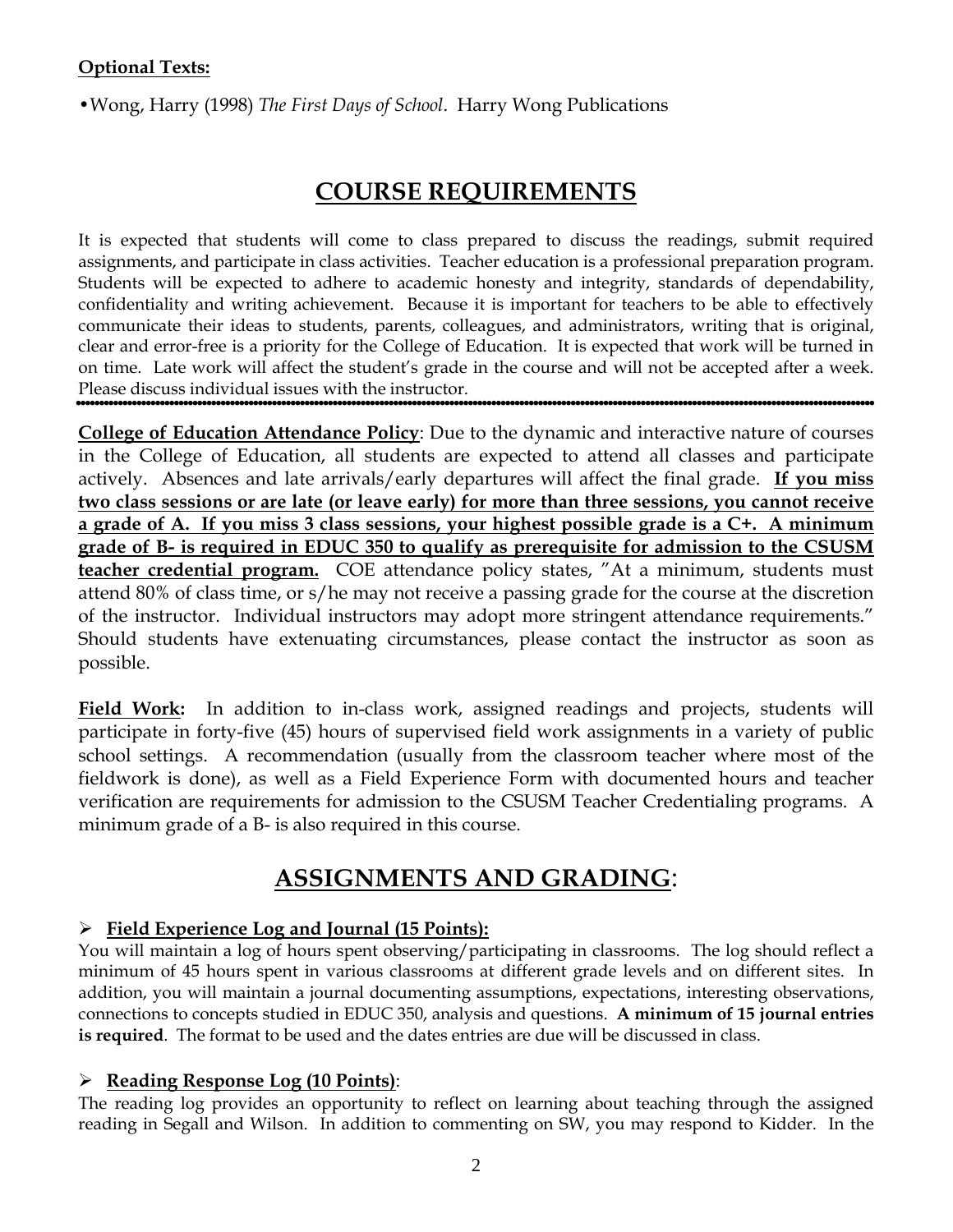reading log DO NOT SUMMARIZE. Instead, respond to the reading: note specific ideas, express your perspective, make connections with your own experiences, etc. Log entries will be discussed with a partner at the beginning of each class period and the partner will respond. Individual submissions are not graded; rather their timely submissions are noted and points are assigned on the basis of having completed the assignment for the semester. Reading logs will not be accepted late.

#### **Education Article Analysis - (15 Points):**

As we analyze and discuss various articles from *Education Week* throughout the semester, you will be asked to complete a 1-2 page (typed, double-spaced) response to a given article. Your article analysis should include the title and author of the article, a brief overview of the main ideas and an analysis of your thinking regarding the topic and how it relates to issues covered in class and other assigned readings.

#### **Contemporary Issues Research and Debate (20 Points):**

**Part I** – You will research and write a 3-4 page analysis of a contemporary educational issue (from topics assigned in class). Your written report should include a clear description of the issue and an analysis of the issue's implication for education and society. A bibliography is also required with a minimum of 6 sources.

**Part II** – In 2 groups of 4 students you will debate the pros and cons of your assigned topic. You will be assigned the perspective of either pro or con and will defend "your position" in an inclass debate facilitated by student moderators. During the debate your responses should clearly reflect your understanding of the issue and should be supported with examples from your research.

#### **Teacher Interview (15 Points):**

You will write a 3-4 page (typed, double spaced) paper based on an extended interview with a public school teacher who has been teaching at least 3 years or has been retired within the past year. After summarizing the teachers answers to key questions, students will analyze their personal reflections on these responses.

**Choice Activity (15 Points)**: You will choose **one** of the following to complete.

### **• Book Review on** *Among Schoolchildren*

Prepare a 3 -5 page report written from the viewpoint of the parent of one of the students in Mrs. Zajac's class. Your report, in the form of a letter, should illuminate your critical analysis of the book's content and be supported with examples drawn from class readings, discussions and field experiences (see handout for further details).

### **• Personal Philosophy of Teaching, Learning and Schooling**

As you begin your journey as an educator, it is important that you consider your personal education philosophy. Write a 3-5 page philosophy statement reflecting your belief system about the role of schools and teaching in society, the purpose of education, how children learn, etc (see handout for further details).

#### **• Profile of a School or a School District**

As you visit schools and districts you will become aware of those which you would like to work and those you would not. Choose a school or district in which you are interested and research it in terms of effective school indicators, curriculum, teachers, population, special